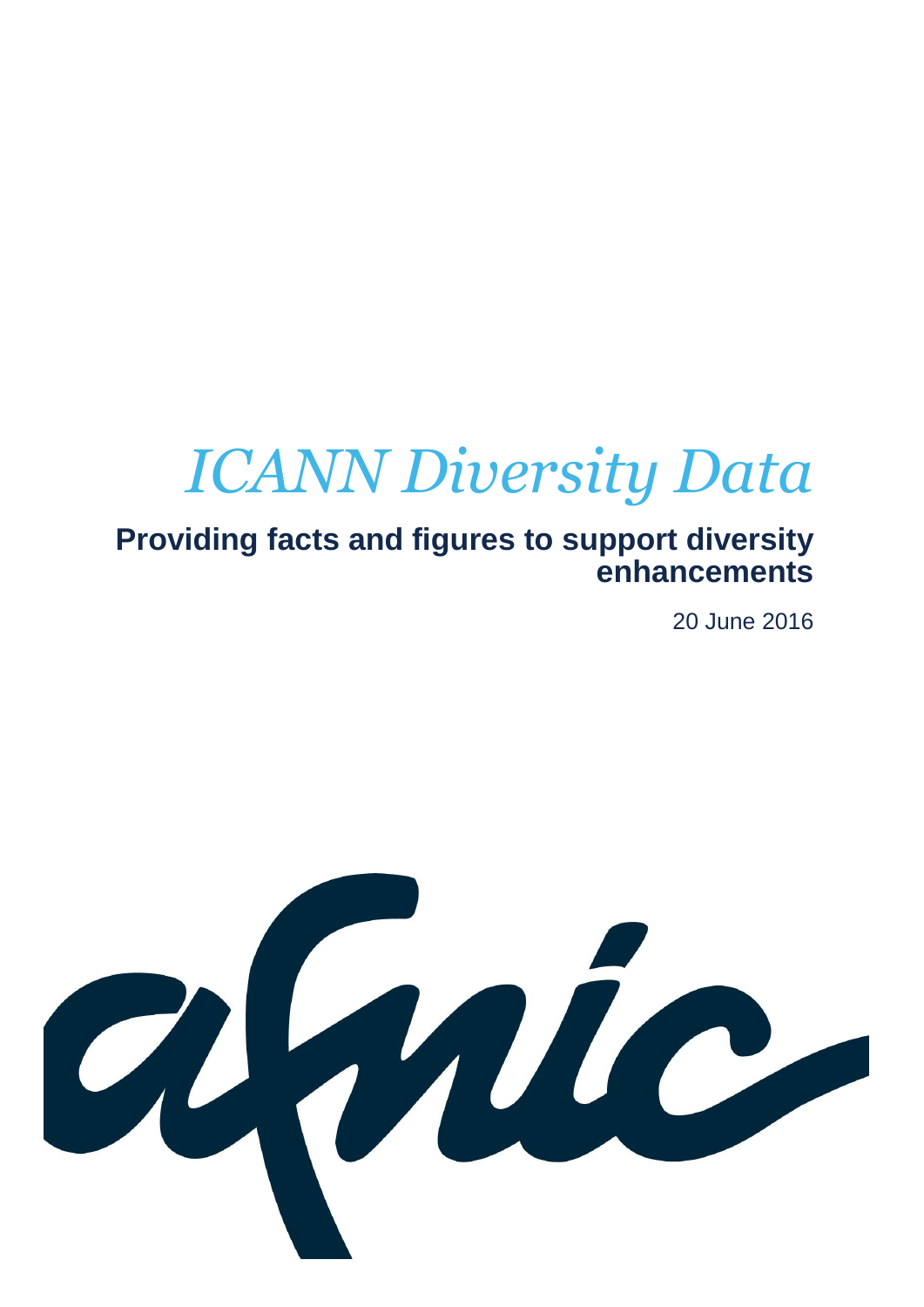## *Document index*

|  |                  | 1. Diversity is neither an option nor a secondary                                                                    |  |
|--|------------------|----------------------------------------------------------------------------------------------------------------------|--|
|  |                  |                                                                                                                      |  |
|  |                  |                                                                                                                      |  |
|  | 2.1.             |                                                                                                                      |  |
|  | 2.2.             |                                                                                                                      |  |
|  | 2.3.             |                                                                                                                      |  |
|  |                  |                                                                                                                      |  |
|  | 3.1.             |                                                                                                                      |  |
|  | 3.2.             | There are other areas where it would be useful to collect<br>further data in future : e.g. ICANN professional staff, |  |
|  |                  | RALOs, etc. See 5.1 below for further elaboration on these                                                           |  |
|  |                  |                                                                                                                      |  |
|  | 3.2.1.           |                                                                                                                      |  |
|  | 3.2.2.<br>3.2.3. |                                                                                                                      |  |
|  | 3.2.4.           |                                                                                                                      |  |
|  | 3.2.5.           |                                                                                                                      |  |
|  | 3.3.             |                                                                                                                      |  |
|  |                  | 4. Early findings confirm room for improvement  12                                                                   |  |
|  | 4.1.             | <b>ICANN</b> community largely remains North American Region                                                         |  |
|  | 4.1.1.           |                                                                                                                      |  |
|  | 4.1.2.           |                                                                                                                      |  |
|  | 4.1.3.           |                                                                                                                      |  |
|  | 4.1.4.           | Europe, Australia and New Zealand also benefit from strong                                                           |  |
|  | 4.2.             | A large majority of ICANN leaders are native English                                                                 |  |
|  |                  |                                                                                                                      |  |
|  | 4.2.1.           |                                                                                                                      |  |
|  | 4.2.2.           |                                                                                                                      |  |
|  | 4.2.3.           | Slightly better balance is achieved when Regional requirements are<br>set                                            |  |
|  |                  | 4.2.4. Low levels of non-native English speakers in SSAC and RSSAC  15                                               |  |

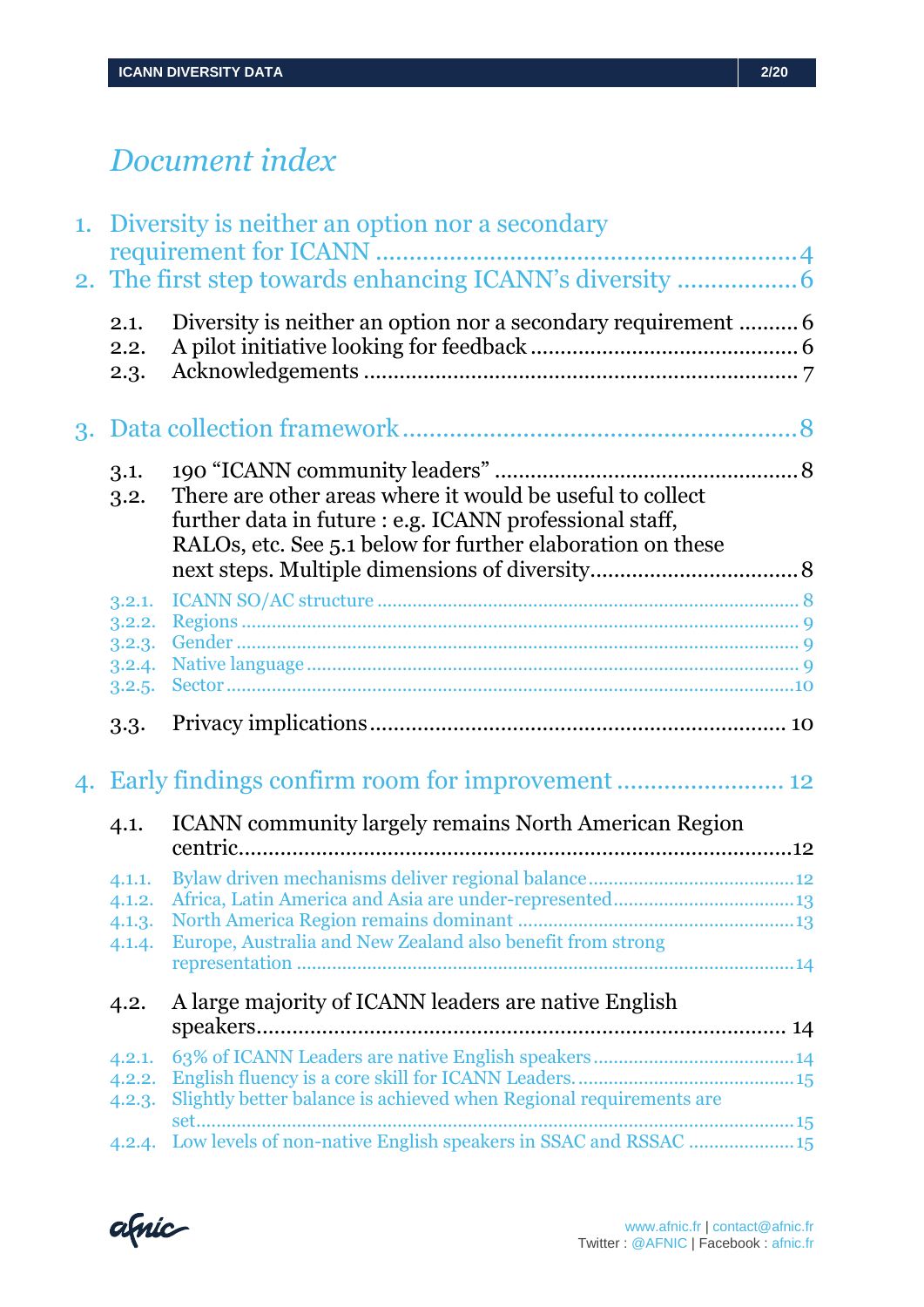| 4.3.         |                                                                           |     |
|--------------|---------------------------------------------------------------------------|-----|
| 4.3.2.       | Some organizations within ICANN achieve a reasonable level of             |     |
|              | 4.3.3. Women are under-represented in the most technical parts of ICANN17 | ,17 |
|              |                                                                           |     |
| 4.4.         | Government and civil society participation remains limited 18             |     |
|              | 5. Next steps : improving and expanding the data                          |     |
| 5.1.<br>5.2. |                                                                           |     |
| 5.3.         |                                                                           |     |
|              |                                                                           |     |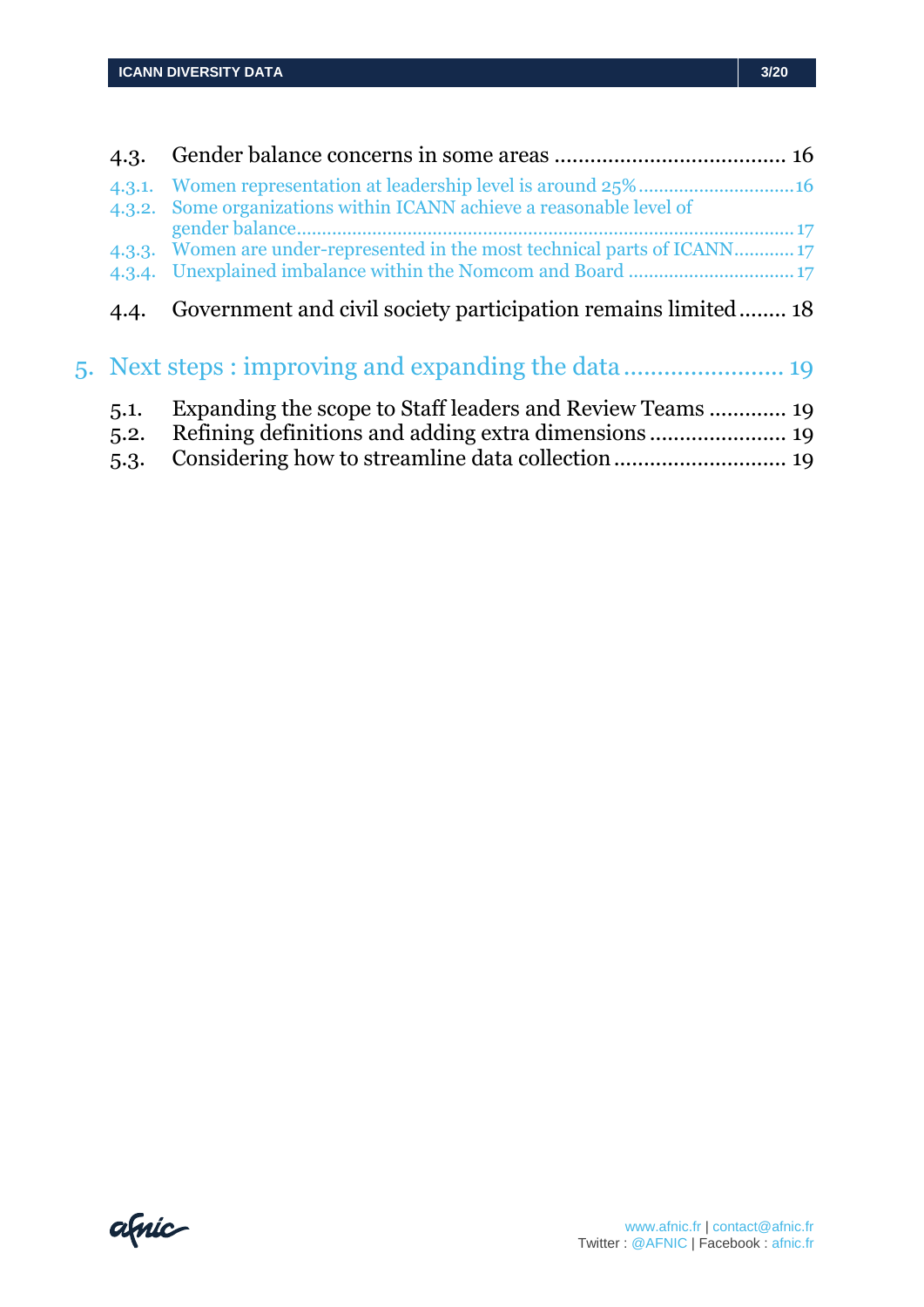### <span id="page-3-0"></span>1. Diversity is neither an option nor a secondary requirement for ICANN

While enhancing ICANN's diversity has been agreed on as a principle, previous discussions were often characterized by conflicting views on priorities, dimensions of diversity, or the current levels of diversity. As a new group is about to be formed to enhance Icann's diversity, the importance of the purpose cannot be underestimated : "Maximum participation and transparent deliberations by all affected stakeholders are necessary in order to capture the diversity of views that constitute the (global) public interest in a given instance"<sup>1</sup>.

Through the provision of a data collection framework, and a snapshot of ICANN's current diversity metrics the pursued goal of this publication is to enable :

- In the short term, a quick and fact based assessment of the current situation
- In the medium to long term, provide a clear baseline for tracking progress

The initial effort has focused on 190 "ICANN community leaders" as a first step. The 190 individuals, have at least one the following roles within ICANN at the time of collection (April 2016) :

- Board Director
- Supporting Organization or Advisory Committee member of the Council or equivalent body<sup>2</sup>
- gNSO Constituency Executive Committee or Bureau member
- Nominating Committee member
- CCWG-Accountability members

This analysis had led to some early findings.

- ICANN community largely remains North American Region centric. Close to 40% of the 190 leaders considered in this study are from the North American Region. This is by far the largest delegation of the « ICANN leaders » population. On the other hand, Africa, Latin America and Asia are under-represented.
- The dominance of native English speakers within ICANN is very strong. Close to two thirds of the "ICANN Leaders" speak English as their mother tongue. The repartition of languages within ICANN is in stark difference with the global population. It is unclear of course whether the fact that English is the working language is an outcome or a cause for this situation.
- 26% of "ICANN leaders" are women. While this is obviously far from gender balance, it remains difficult to assess whether this ratio is representative of the population of ICANN participants in general. This ratio was not available at the time of writing. It is hard to find a reason for the very limited women representation within the ICANN Board (4 out of 16) and Nomcom (2 out of 20). It would be useful to assess whether the gap in the Board is related to the gender imbalance in the Nominating Committee.
- Across the population of 190 "ICANN leaders", the business sector and academic / technical community are most prominently represented. They represent about 80% of the individuals in the study. On the other hand, Civil Society and Government represent only 10% each approximately.

This publication is a pilot, an experimental attempt at providing facts and figures about ICANN Diversity. Much remains to be done to provide even more insights.

amic

<sup>&</sup>lt;sup>1</sup> See CCWG-Accountability Supplemental Report, Annex 12,

**<https://community.icann.org/pages/viewpage.action?pageId=58723827>**

 $2$  For the GAC, Chair and Vice-Chairs were included in this category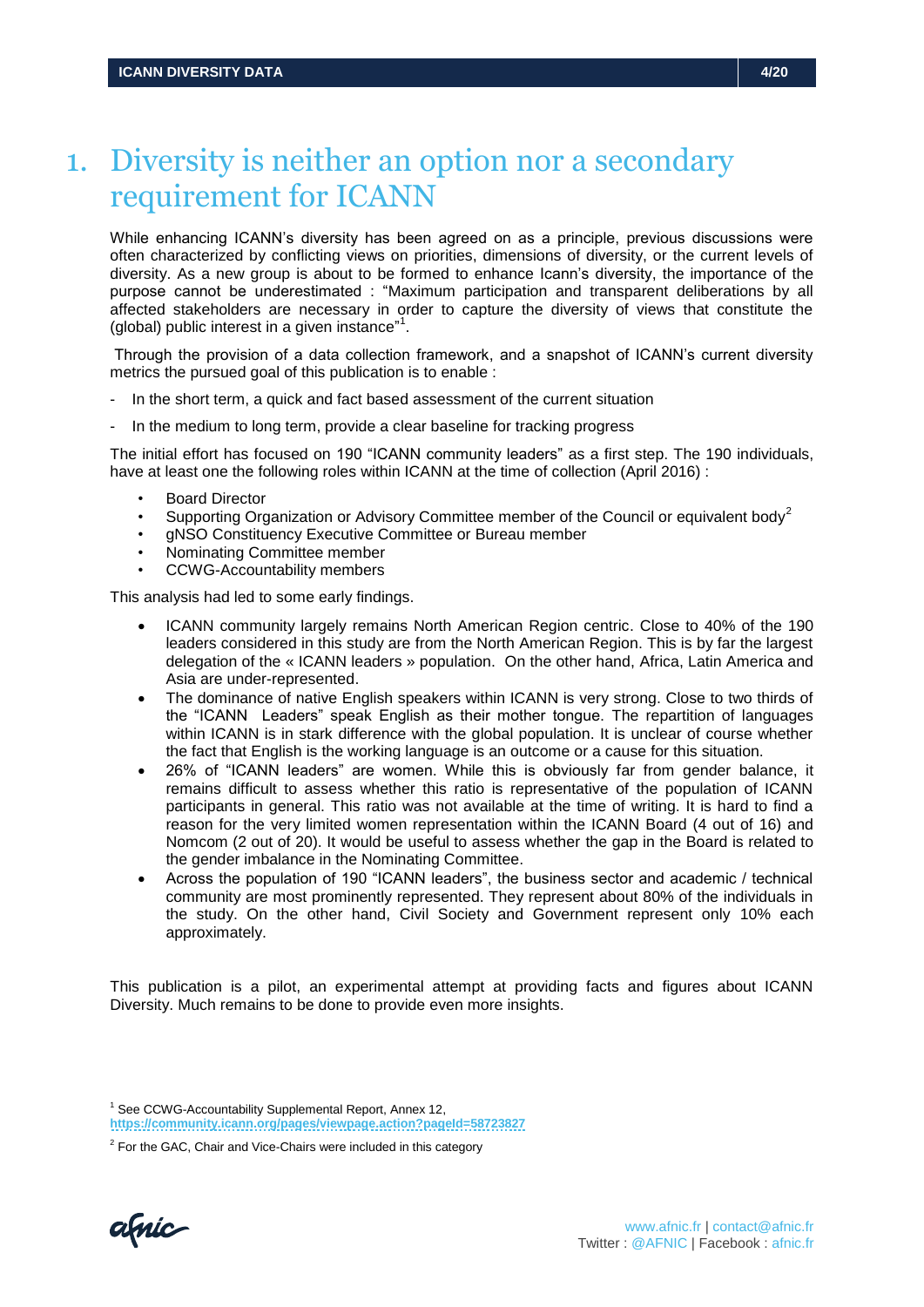For any request related to the above, or interest in following the latest developments of this initiative, please contact Afnic at **[ICANN-diversity@afnic.fr](mailto:Icann-diversity@afnic.fr)**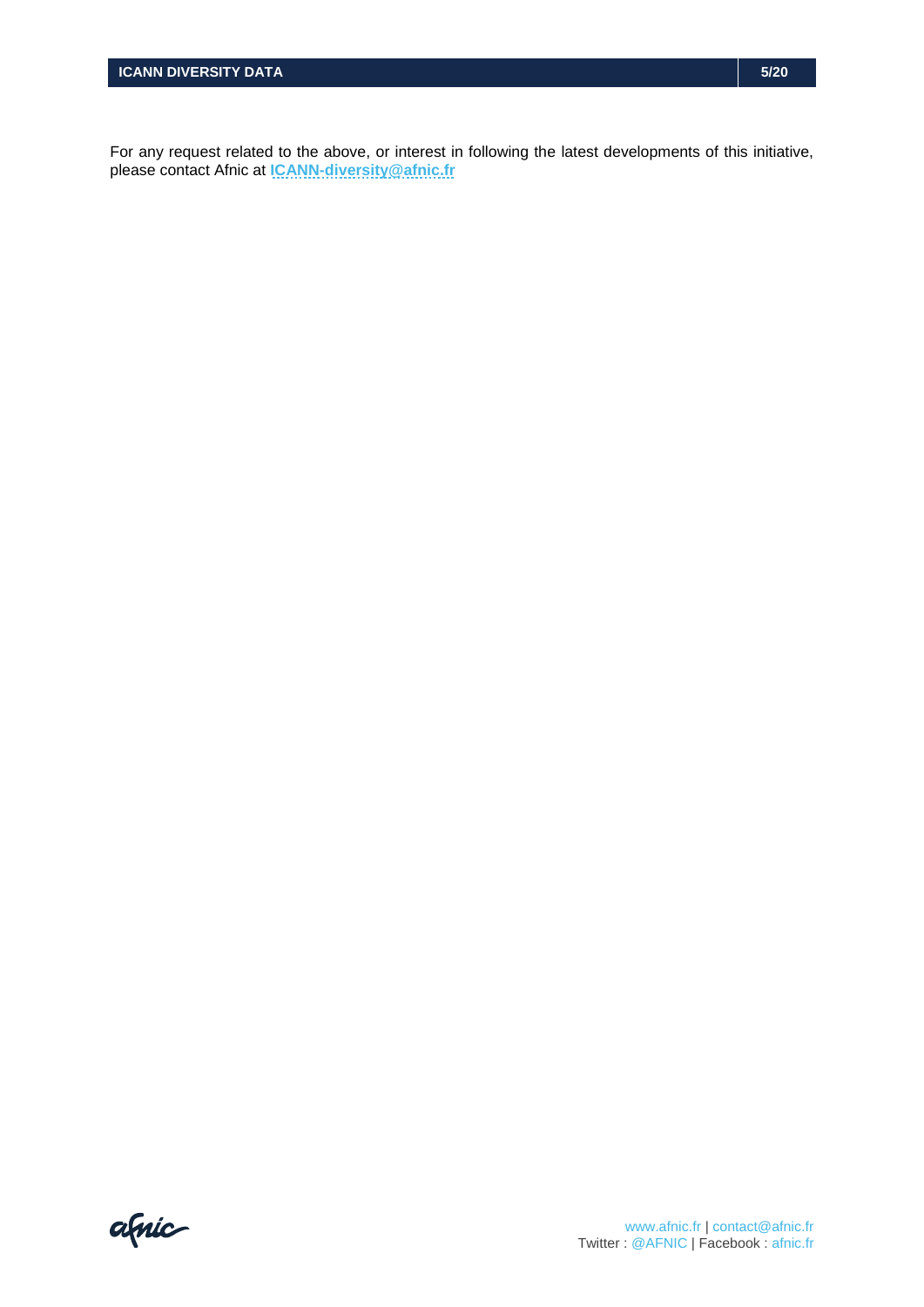## <span id="page-5-0"></span>2. The first step towards enhancing ICANN's diversity

Diversity is a recurring theme within ICANN circles, and ICANN's diversity is a recurring discussion topic outside when engaging around ICANN issues outside of these circles. As part of the ongoing enhancements to ICANN's accountability, a group is being tasked to "*Consider improvements to ICANN's standards for diversity at all levels.*" Indeed, diversity is closely linked to ICANN's legitimacy to act in the global public interest :

*"*Maximum participation and transparent deliberations by all affected stakeholders are necessary in order to capture the diversity of views that constitute the (global) public interest in a given instance" 3 *.*

### <span id="page-5-1"></span>2.1. Diversity is neither an option nor a secondary requirement

While enhancing ICANN's diversity has been agreed on as a principle, previous discussions were often characterized by conflicting views on priorities, dimensions of diversity, or the current levels of diversity. For instance, the same report that called for enhancing ICANN's diversity mentioned : *"While acknowledging the importance of diversity in the accountability mechanisms, commenters have also expressed the view that any diversity requirement should not prevail over skills or experience requirements."<sup>4</sup>*

Reasons to promote diversity are well documented in many organizations and areas :

- more experiences and perspectives = richer discussion and debate
- more involvement by all affected = more informed and effective policy
- more equivalent opportunities for participation = fairer distributions of benefits
- more voice and influence to all affected = greater democracy
- more accountability to all affected = greater institutional legitimacy and vitality

Or, to put it in the negative, the worse the diversity, the more likely that ICANN would have narrow deliberations, misinformed decisions, inequitable outcomes, arbitrary power hierarchies, and loss of public confidence. Thus an organization which ignores the diversity of its stakeholders (current and future) operates sub-optimally and, in an extreme, can collapse.

### <span id="page-5-2"></span>2.2. A pilot initiative looking for feedback

The purpose of this initiative is to provide clear, transparent and useful facts and figures to facilitate these discussions. This initiative is tentative, as a way to stimulate further discussion, instead of pretending to provide final assessments of ICANN's diversity.

Through the provision of a data collection framework, and a snapshot of ICANN's current diversity metrics the pursued goal is to enable :

In the short term, a quick and fact based assessment of the current situation

**<https://community.icann.org/pages/viewpage.action?pageId=58723827>**

 $4$  Id.

amic

<sup>&</sup>lt;sup>3</sup> See CCWG-Accountability Supplemental Report, Annex 12,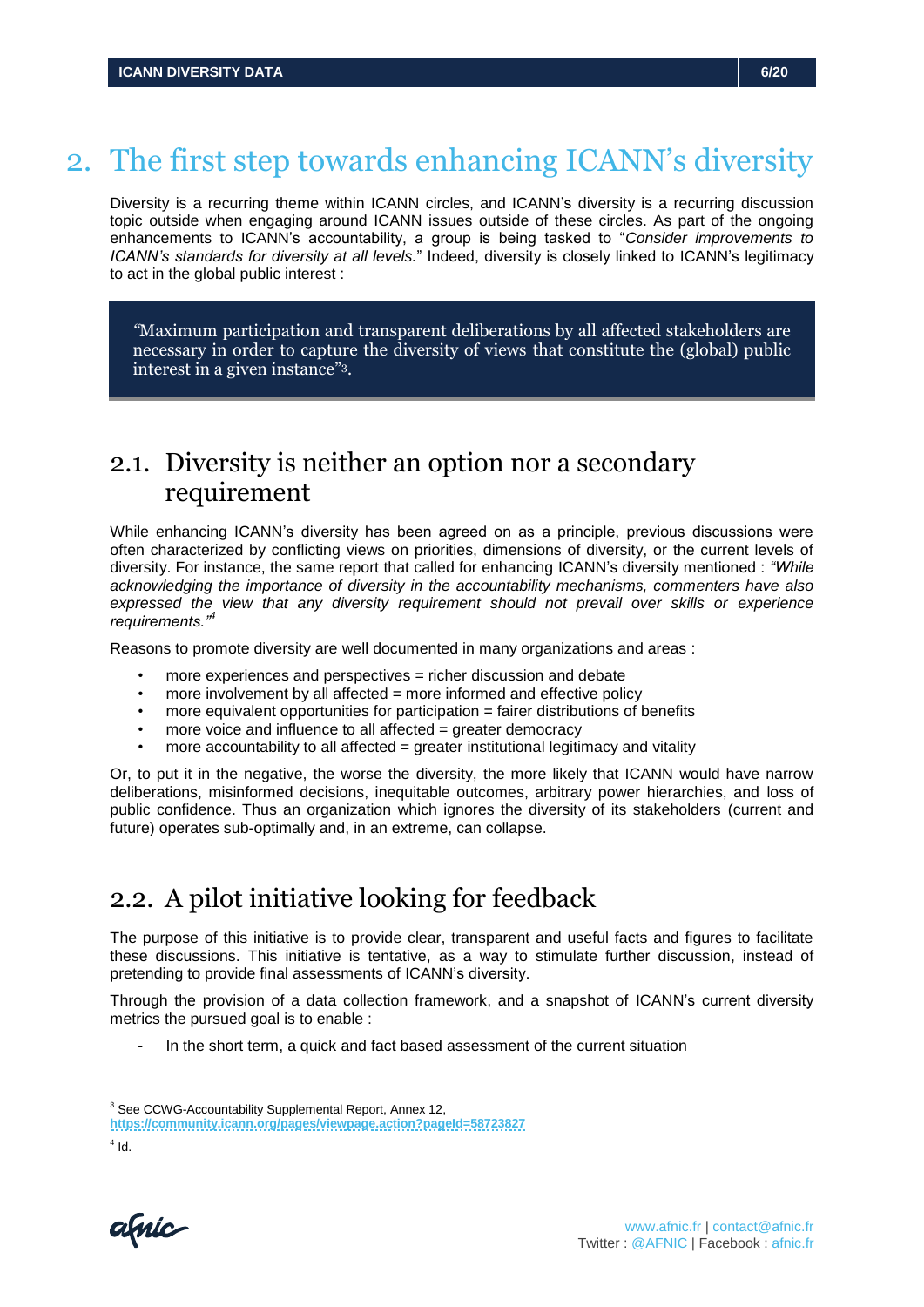This contribution is hopefully going to be helpful to the ongoing work on enhancing ICANN's diversity. Beyond this effort, all stakeholders are encouraged to rely, improve and expand on this data to drive enhancements within their groups or initiatives.

As a consequence, feedbacks are actively sought on quality of data, relevance or enhancements to the framework, as well as potential next steps to expand the initiative itself. All feedbacks can be directed to **[ICANN-diversity@afnic.fr](mailto:Icann-diversity@afnic.fr)**

### <span id="page-6-0"></span>2.3. Acknowledgements

This initial set of data and analysis has been reviewed by a small, but diverse, group of volunteers, selected because of their commitment to diversity and their willingness to provide this service to the wider community. Through an informal group, they provided valuable and very relevant feedbacks which contribute immensely to the quality of this publication.

- Many thanks for their time, contributions and support to: Fiona Asonga
- Sébastien Bachollet
- Olga Cavalli
- Avri Doria
- Asha Hemrajani
- Jan Aart Scholte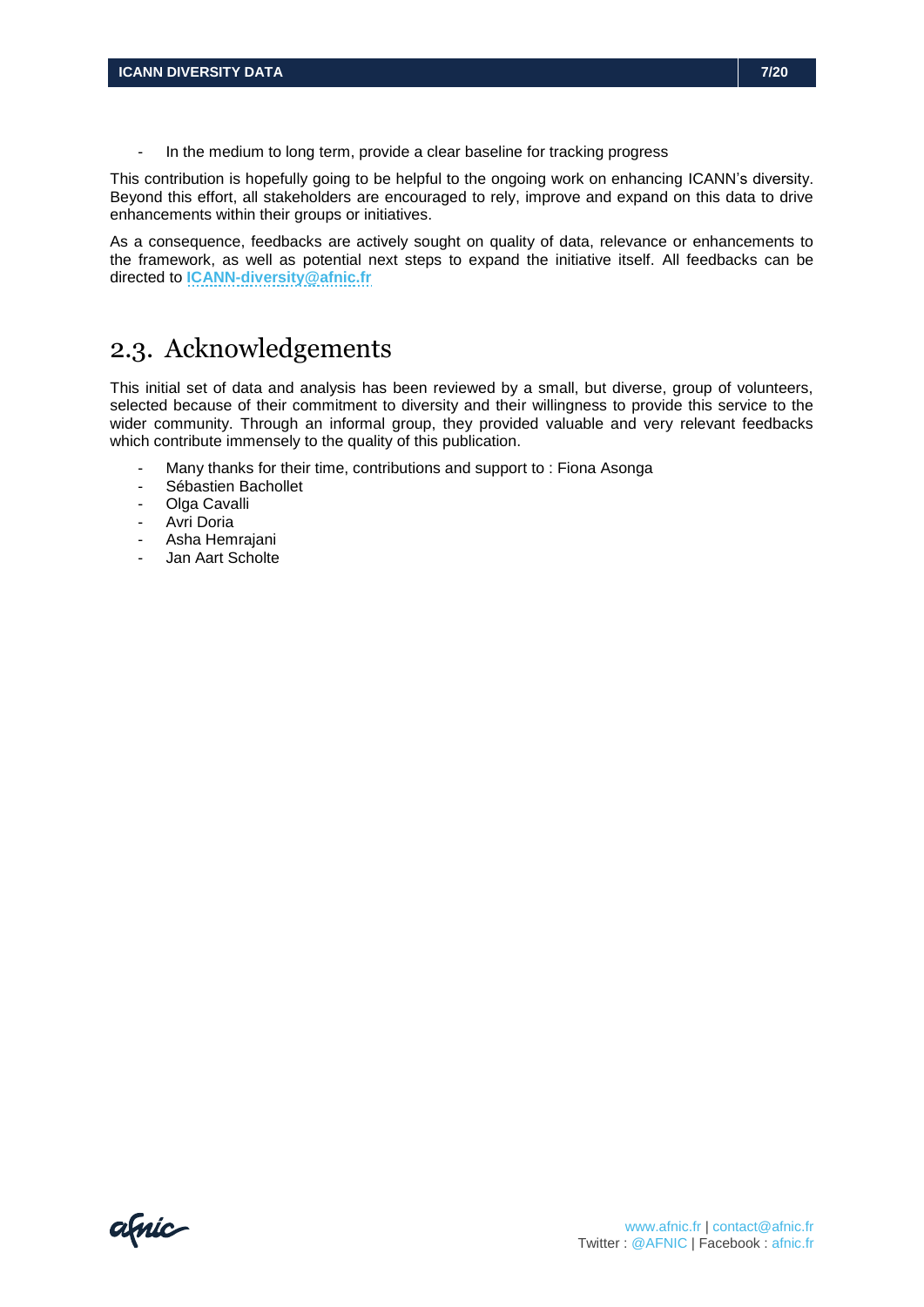### <span id="page-7-0"></span>3. Data collection framework

### <span id="page-7-1"></span>3.1. 190 "ICANN community leaders"

The first question to address when collecting data on diversity is the scope of the database. Because of the ongoing focus on the "Empowered Community", it was decided to focus on a set of ICANN community leaders as a first step. The current set of data includes 190 individuals, which had at least one the following roles within ICANN at the time of collection (April 2016) :

- Board Director
- Supporting Organization or Advisory Committee member of the Council or equivalent body<sup>5</sup>
- gNSO Constituency Executive Committee or Bureau member
- Nominating Committee member
- CCWG-Accountability members

### <span id="page-7-2"></span>3.2. There are other areas where it would be useful to collect further data in future : e.g. ICANN professional staff, RALOs, etc. See 5.1 below for further elaboration on these next steps. Multiple dimensions of diversity

Recognizing that diversity has multiple dimensions, the goal is to provide a variety of views of diversity within ICANN. Focus has been directed on attributes that were publicly available with a reasonable level of consistency and accuracy. As a consequence the following attributes and definitions are used in this publication.

Other areas worthy of further investigation would be age or race, which have not been collected so far. See 5.1 below for further elaboration on these next steps.

#### <span id="page-7-3"></span>3.2.1.ICANN SO/AC structure

Each individual has been assigned to one "principal" SO or AC within ICANN, from the list below :

- ccNSO
- gNSO
- ASO
- GAC
- ALAC
- **SSAC**
- RSSAC
- The "Other" category has been added to include the NomCom appointed members of the Board (except when they were also involved in SO or ACs), as well as the President and CEO.

<sup>5</sup> For the GAC, Chair and Vice-Chairs were included in this category

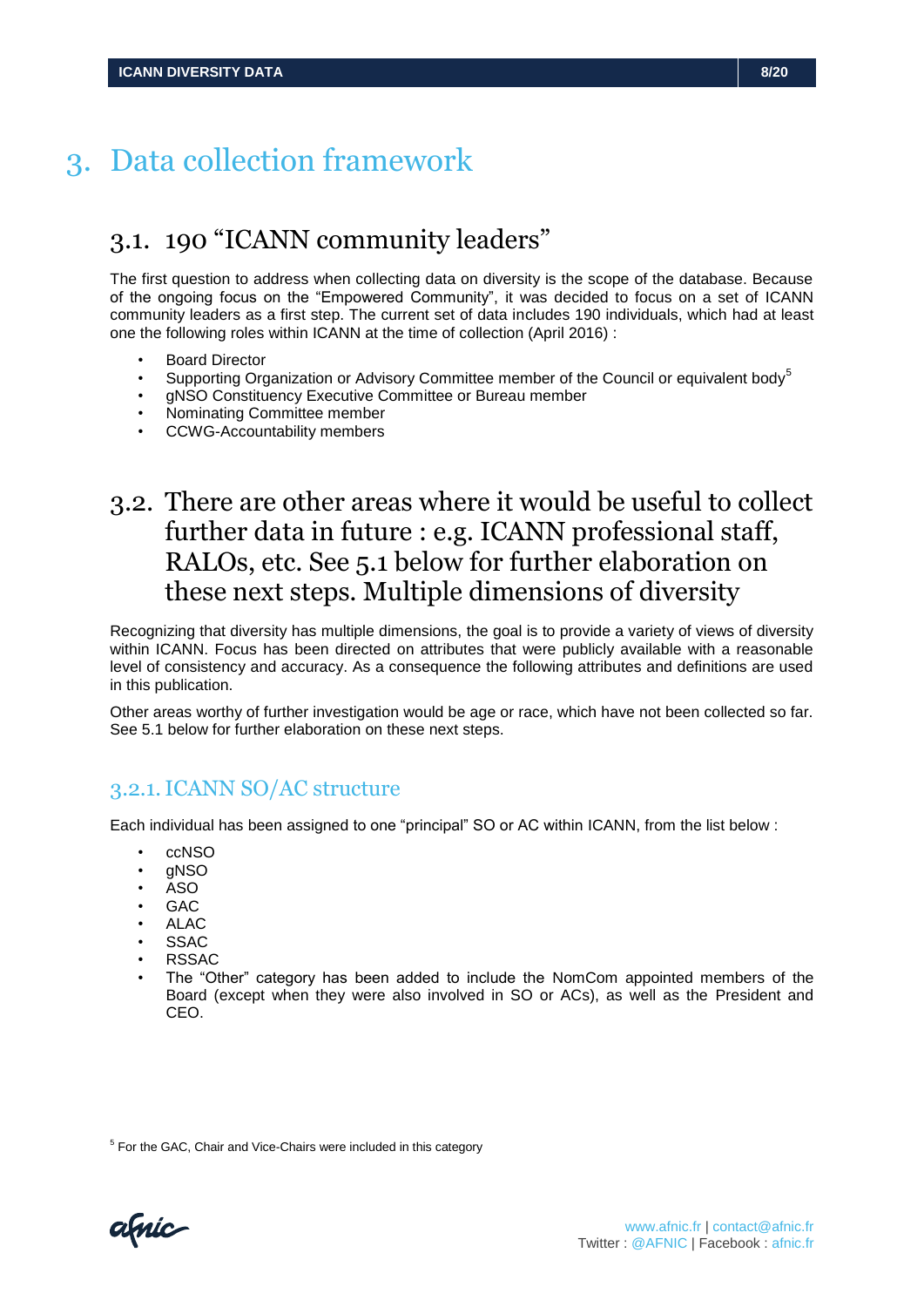#### <span id="page-8-0"></span>3.2.2.Regions

There are many regional diversity mechanisms within ICANN. this study is relying on ICANN's definition of Regions as described publicly here : **<https://meetings.icann.org/en/regions>**. While this definition has shortcomings (documented through the Geographic Review Working Group<sup>6</sup>), relying on an existing definition of regions was far more convenient. These shortcomings include the marginalization of South East Europe, Russia and some Middle East countries within Europe, as well as Caribbean and Central America in Latin America.

Each individual is assigned to an ICANN Region (when available this is based upon the individual's declaration in their statement of interest or application) :

- AF for Africa
- AP for Asia Pacific
- **EUR for Europe**
- LAC for Latin America and Caribbeans
- NA for North America

#### <span id="page-8-1"></span>3.2.3.Gender

<span id="page-8-2"></span>Each individual has been self-identified as Male or Female.

#### 3.2.4.Native language

ICANN provides language services to facilitate access to ICANN and participation in its work for those who do not speak or are not fluent in English, which is the working language. Despite some challenges in data collection, this dimension of diversity may be useful as a proxy to some form of cultural diversity. Assumptions have been made generally when collecting data based on country of birth rather than location.

Because of the high number of languages, the first step has been to map each individual in the data set whose native language was one of the 6 United Nations languages, as well as Portuguese (in line with ICANN's meeting translation policy) :

- Arabic
- **Spanish**
- French
- **Portuguese**
- Russian
- Chinese
- **English**
- Other (for all other native languages)

An alternative view would be based on the top five languages in terms of numbers of speakers  $a$ lobally<sup>7</sup> which would be :

- **Mandarin Chinese**
- Hindi
- **Spanish**
- **English**
- Arabic

6 https://www.icann.org/news/announcement-3-2015-12-23-en

<sup>7</sup> See **[http://www.vistawide.com/languages/top\\_30\\_languages.htm](http://www.vistawide.com/languages/top_30_languages.htm)**

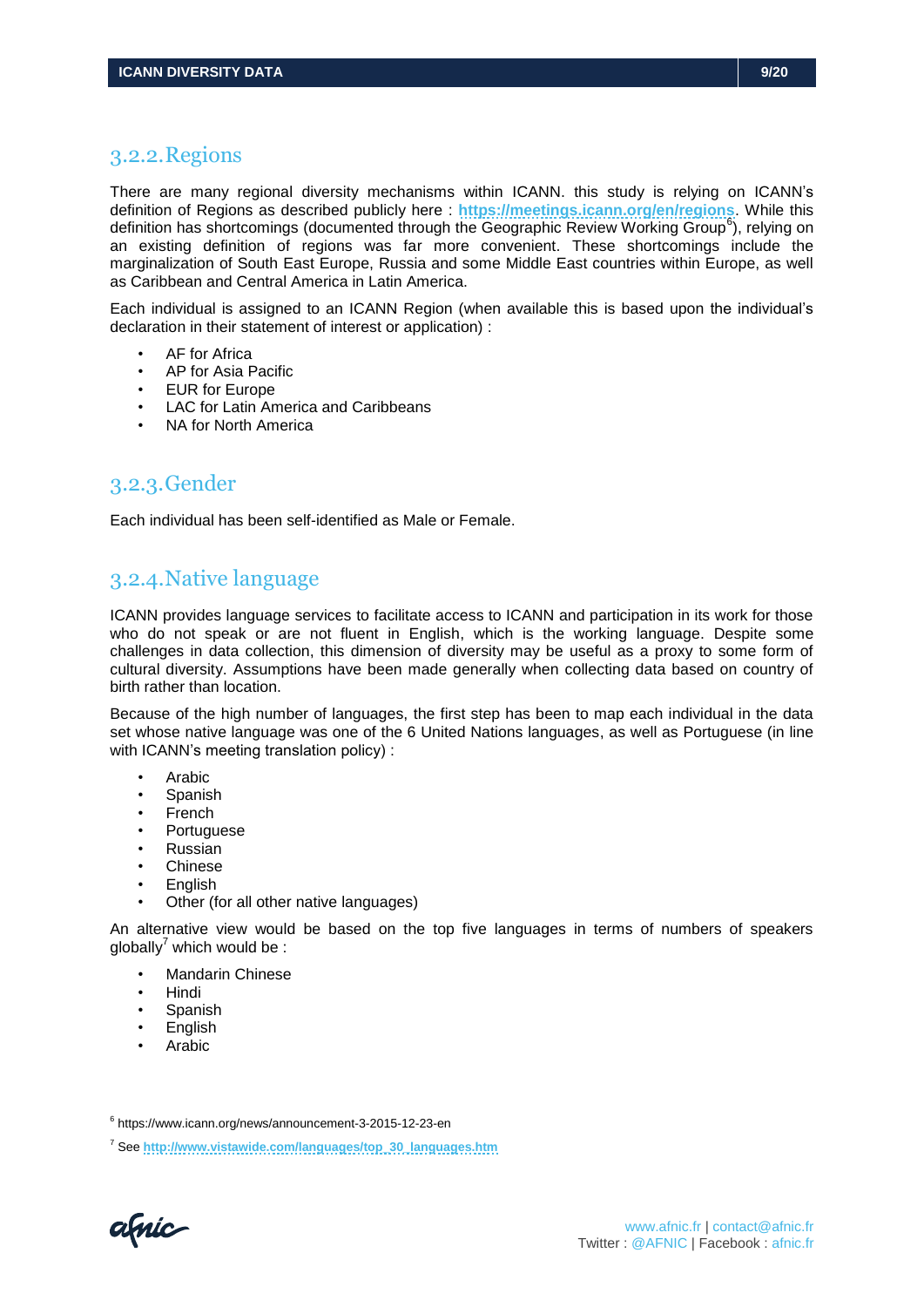#### <span id="page-9-0"></span>3.2.5.Sector

As a multistakeholder organization, the balance of participation and engagement of the various stakeholder types is highly important to ICANN. Amongst the various categorizations available, the categories defined by the World Summit on Information Society were chosen as a starting point, which states :

*We […] recognize that the management of the Internet as a global facility includes multilateral, transparent, democratic and multi-stakeholder processes, with the full involvement of Governments, the private sector, civil society, international organizations, technical and academic communities and all other relevant stakeholders in accordance with their respective roles and responsibilities.<sup>8</sup>*

As a consequence, we have assigned each individual to one of the following :

- Governments (including civil servants from national governments, local, regional or global agencies)
- **Business**
- Civil Society
- Academic / technical community
- Other

Such assignments have sometimes proven challenging, and no authoritative source of data was available. When self-assignments were available (some individuals recognize themselves as part of a category for instance), inconsistencies were sometimes noted : individuals in apparently similar situations would pick different categories. In addition, many individuals would probably be eligible for multiple assignments rather than being assigned to a single category.

For instance, individuals employed by registries (such as Afnic) were categorized as Business, even when not for profit, when most of their employer's revenue was related to the sales of domain names or related services. On the other hand, individual consultants or lawyers whose main business did not appear linked to domain names have been categorized as Civil society.

This area would deserve more work, both on refining definitions and collecting the data in a more systematic and auditable manner, to reach firmer conclusions.

### <span id="page-9-1"></span>3.3. Privacy implications

By definition, data collected for the purpose of this publication is personal data. The fact that all data was publicly available does not change that qualification.

A review of the legal implications has been initiated, within the French legal framework, but can confirm at this stage the commitment to comply with the following principles :

No publication of any individual's data

amic

<sup>&</sup>lt;sup>8</sup> Resolution adopted by the United Nations General Assembly on 16 December 2015, **<http://workspace.unpan.org/sites/Internet/Documents/UNPAN96078.pdf>**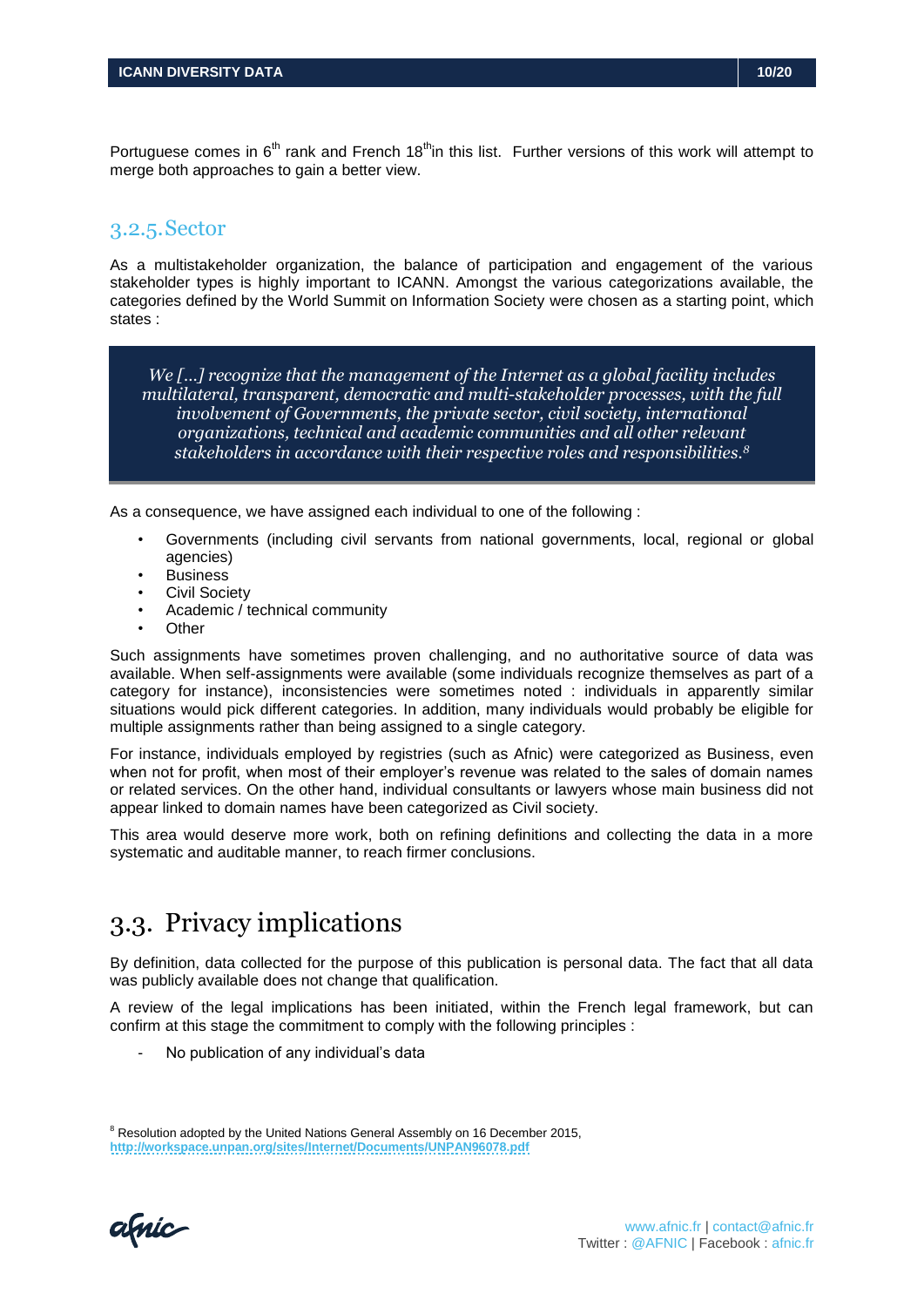- Any individual within the scope of the study can reach out and have access / modify / remove their data
- Data subset analysis will be kept wide enough to avoid accidentally revealing personal informations.

For any request related to the above, please feel free to contact Afnic at **[ICANN-diversity@afnic.fr](mailto:Icann-diversity@afnic.fr)**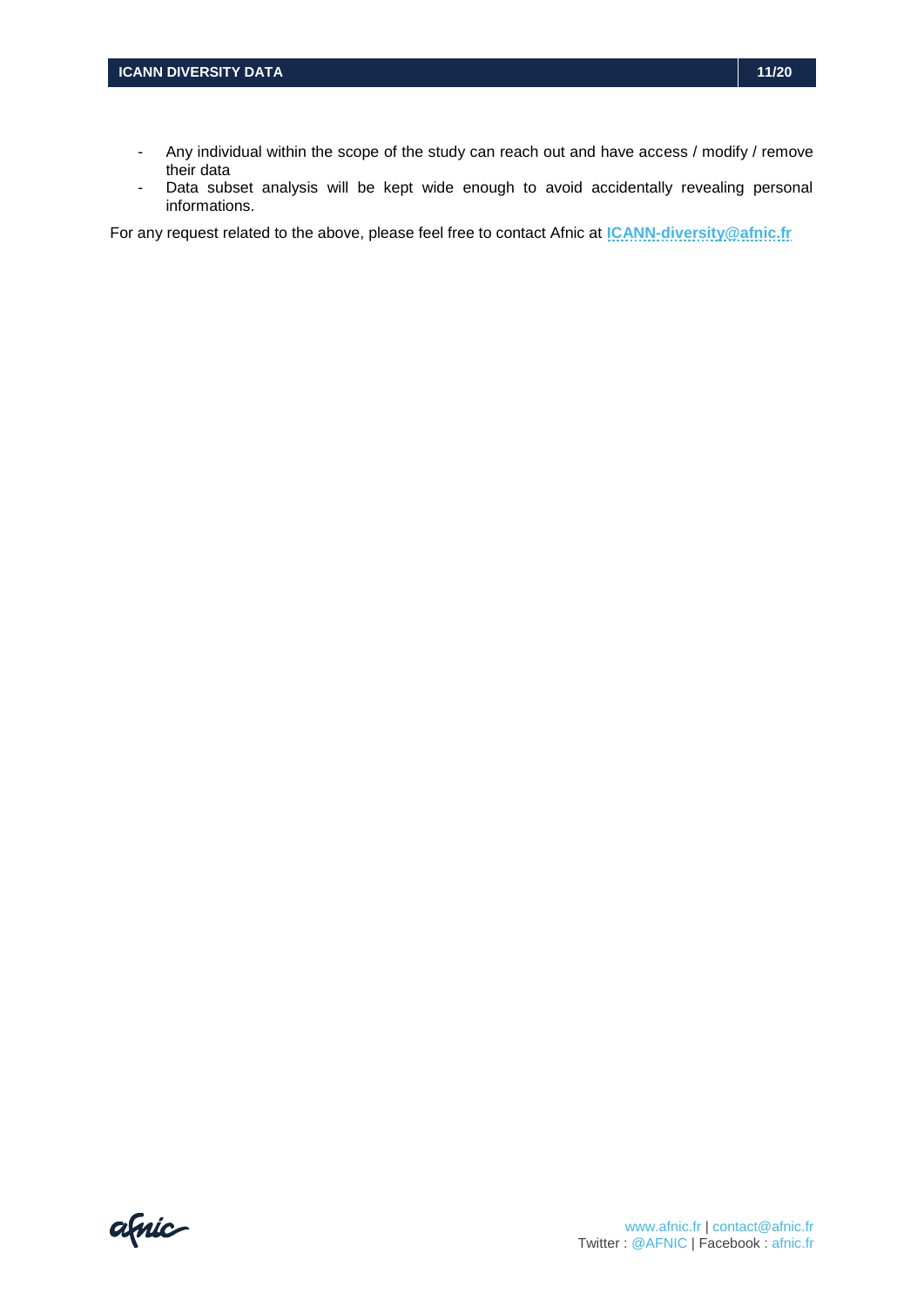### <span id="page-11-0"></span>4. Early findings confirm room for improvement

Based on the 190 individuals qualified as "ICANN community leaders" for the purpose of this study, the study reveal some clear areas of improvement for ICANN's diversity.

### <span id="page-11-1"></span>4.1. ICANN community largely remains North American Region centric

The chart below displays the geographic regions of individuals across the various bodies studied (SO/AC councils, Board, Nominating Committee, CCWG-Accountability, gNSO constituency Excom), as well as overall. Please see section 3.2.2 for related methodology and assumptions.



#### <span id="page-11-2"></span>4.1.1. Bylaw driven mechanisms deliver regional balance

ICANN's Bylaws include several measures to ensure regional balance in some of its structures. The efficiency of these Bylaws is apparent, for instance, in the ccNSO council, ALAC, ASO as well as to a lesser extent in the ICANN Board itself. The GAC chair and vice-chairs are also reasonably split across Regions, although none of them comes from the North American Region at the moment.

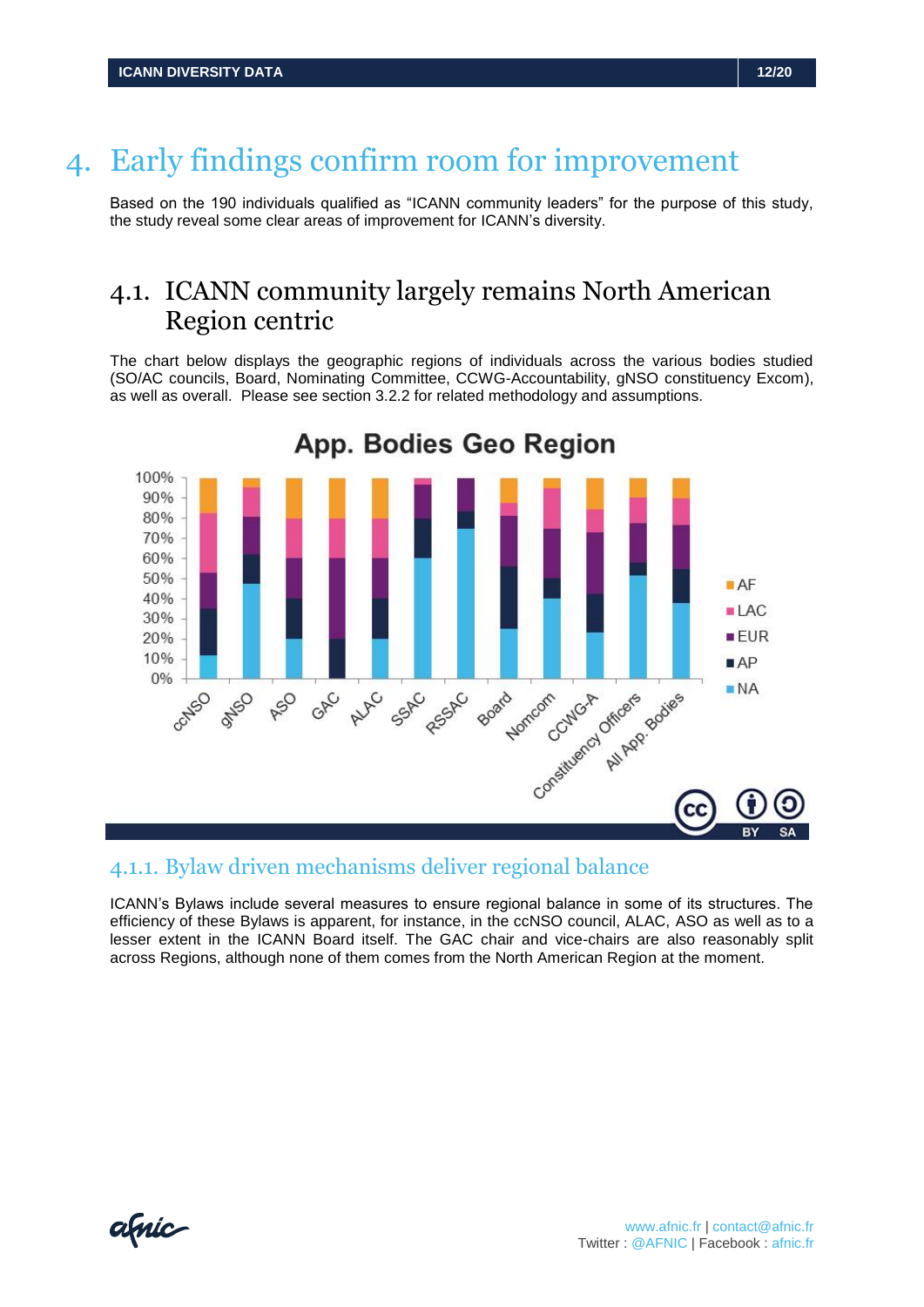

#### <span id="page-12-0"></span>4.1.2.Africa, Latin America and Asia are under-represented

Another striking element of this chart is the very low presence of African Region representatives: only 21 of the 190 "leaders". The Latin American region is slightly above with 28 representatives.

gNSO and NomCom have only one African representative and some groups even have no African presence at all such as SSAC and RSSAC. The latter also has no Latin American representative.

As a reference, Africa has more than 1,1 billion inhabitants, and Latin America around 650 million inhabitants.

Indeed a complementary approach would be to compare with data on regular Internet users. On this measure Asia will be the most underrepresented. Indeed, one of the most glaring absences in ICANN, relative to prominence in the Internet world, is China and India, the two largest countries by Internet users.

#### <span id="page-12-1"></span>4.1.3. North America Region remains dominant

Close to 40% of the 190 leaders considered in this study are from the North American Region. This is by far the largest delegation of the « ICANN leaders » population.

In some areas of ICANN, North American representatives even represent a majority. This is the case for:

- SSAC (18 out of 30)
- RSSAC (9 out of 12)
- gNSO constituency officers (16 out of 31)

10 out of 21 gNSO council representatives are from the North America Region. Within the Contracted Party House, North American representatives have a clear majority.

It is worth noting that these areas of ICANN match precisely the areas where no Bylaw requirement is set for Regional balance.

amic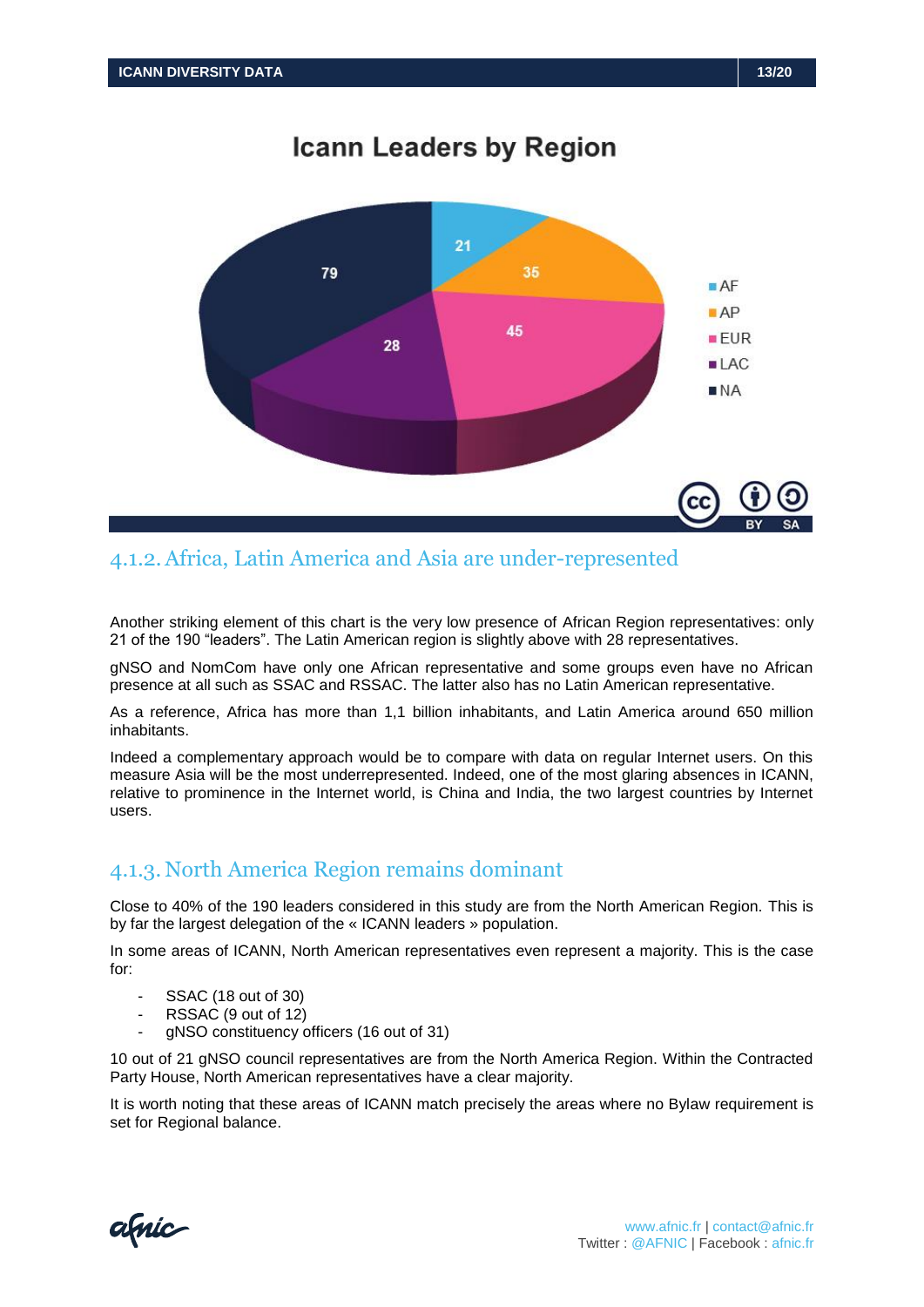#### <span id="page-13-0"></span>4.1.4.Europe, Australia and New Zealand also benefit from strong representation

Europe, with 45 individuals (24%) also has a stronger representation than its population (738 million inhabitants, even if the ICANN definition of Europe goes beyond the usual boundaries of Europe). Most of European representation comes from within the European Union, and mostly the western countries. With Australia (7 individuals) and New Zealand (1), the "Western" dominance remains quite strong.

### <span id="page-13-1"></span>4.2. A large majority of ICANN leaders are native English speakers

The chart below displays the native language of "ICANN Leaders" across the various bodies studied (SO/AC councils, Board, Nominating Committee, CCWG-Accountability, gNSO constituency Excom), as well as overall. Please see section 3.2.4 for related methodology and assumptions.



#### <span id="page-13-2"></span>4.2.1. 63% of ICANN Leaders are native English speakers

The dominance of native English speakers within ICANN is very strong. Close to two thirds of the "ICANN Leaders" speak English as their mother tongue. This is to be compared with a native English speaker population of roughly 400 million people in the world (5,5% of the world population). English is the third largest language spoken after Mandarin and Spanish according to **[https://en.wikipedia.org/wiki/List\\_of\\_languages\\_by\\_number\\_of\\_native\\_speakers](https://en.wikipedia.org/wiki/List_of_languages_by_number_of_native_speakers)**

The repartition of languages within ICANN is in stark difference with the global population. It is unclear of course whether the fact that English is the working language is an outcome or a cause for this situation.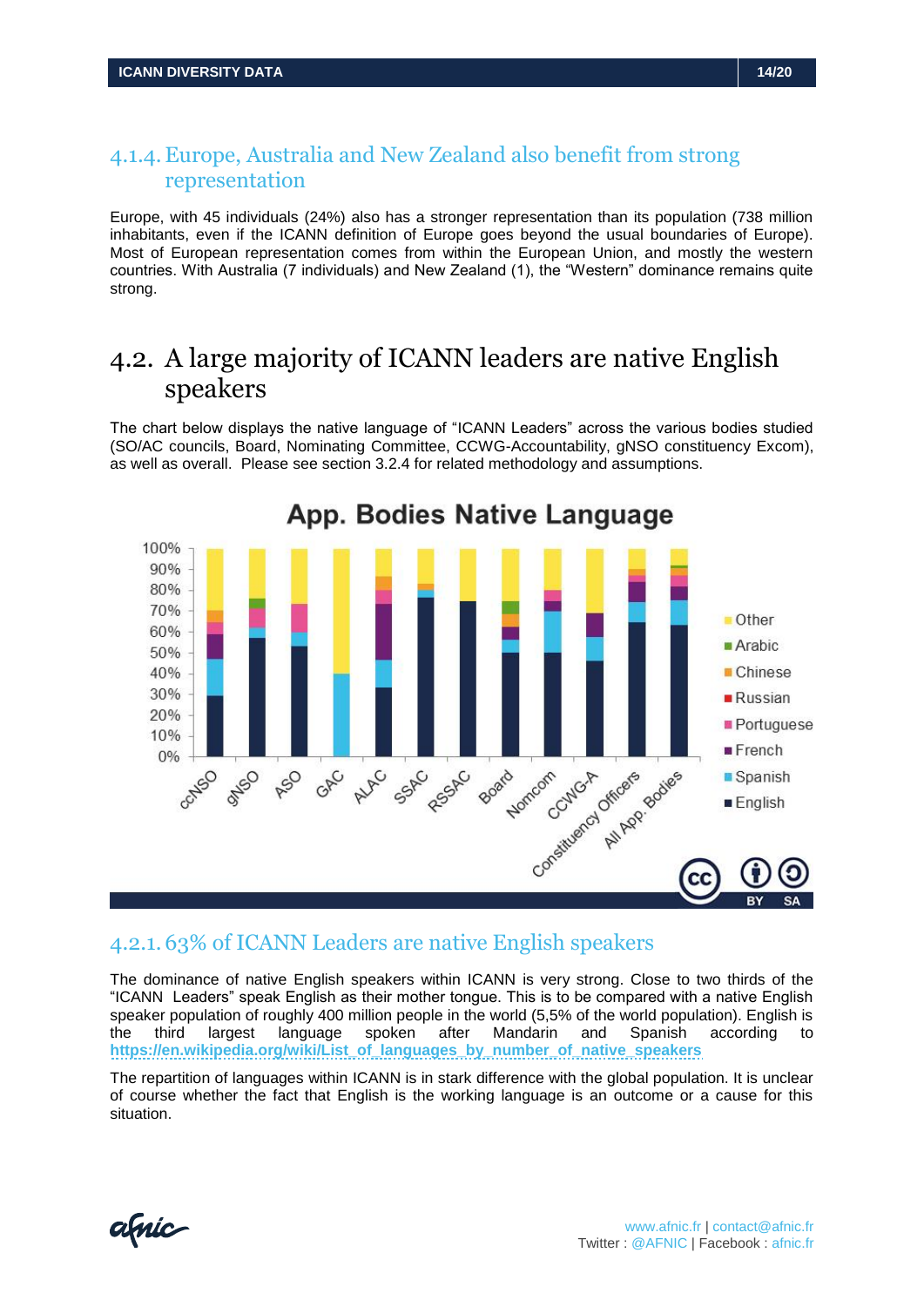There is a strong correlation of course between this situation and the Regional balance situation as described above, because all North American countries have English as their primary language.

#### <span id="page-14-0"></span>4.2.2.English fluency is a core skill for ICANN Leaders.

While no specific data has been collected on the issue at this time, the issue is perhaps less English native speaking and more English fluency. The proportion of leaders with English fluency is likely to be 90+%, suggesting that the deeper exclusion occurs when one does not speak English, whether as first or supplementary language.

#### <span id="page-14-1"></span>4.2.3.Slightly better balance is achieved when Regional requirements are set

Organizations within ICANN where English speaking dominance is lower than 50% are ALAC, GAC, ccNSO, NomCom and the Board. As mentioned previously, these organizations appear all have Regional balance requirements.

#### <span id="page-14-2"></span>4.2.4.Low levels of non-native English speakers in SSAC and RSSAC

Less than 1 in 4 of SSAC and RSSAC members are not native English speakers. Considering the type of issues that these committees have been dealing with in the last few years (such as the introduction of IDNs), one may question whether this should be addressed in the future.

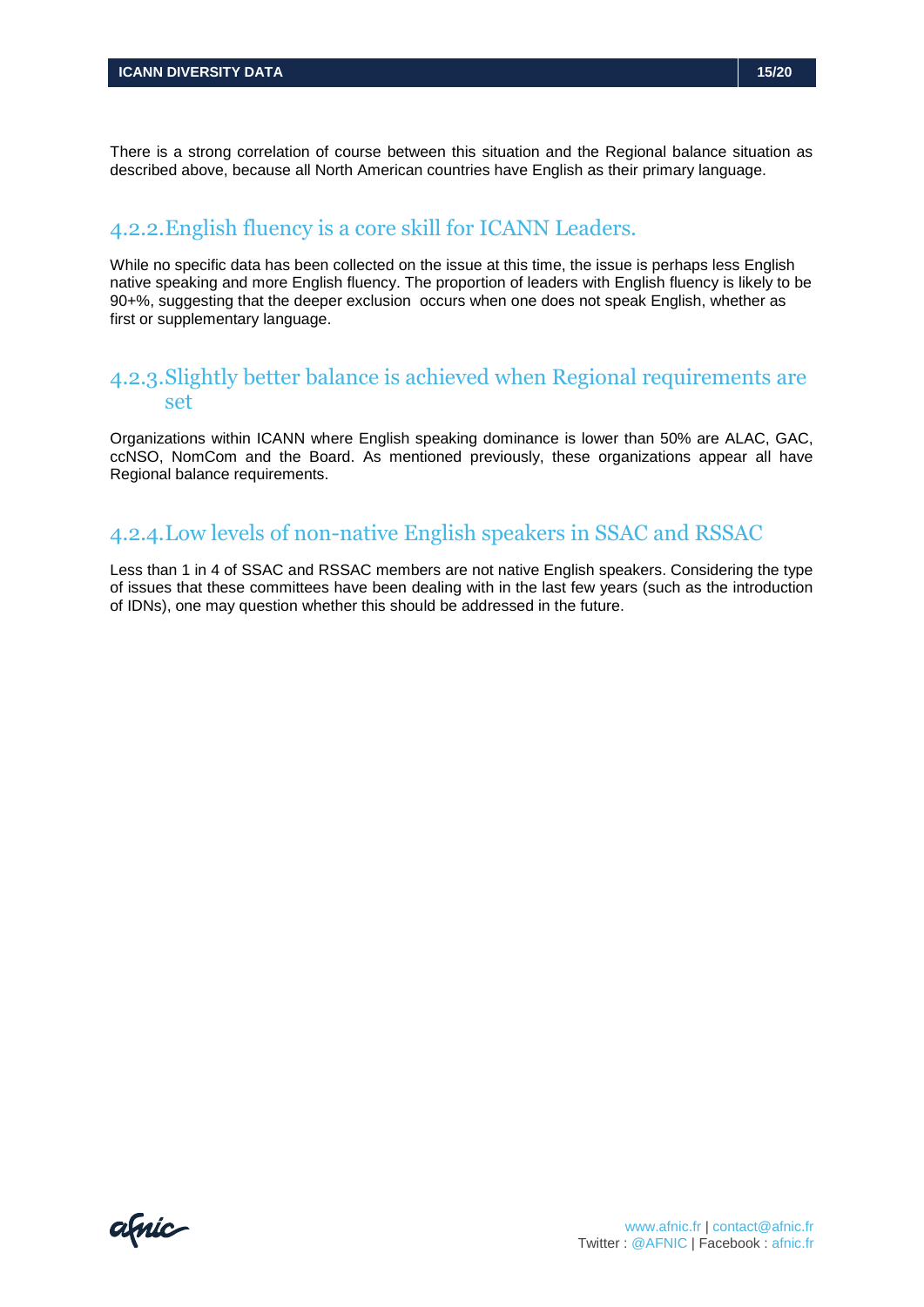### <span id="page-15-0"></span>4.3. Gender balance concerns in some areas

The chart below displays individuals' gender across the various bodies studied (SO/AC councils, Board, Nominating Committee, CCWG-Accountability, gNSO constituency Excom), as well as overall. Please see section 3.2.3 for related methodology and assumptions.



### <span id="page-15-1"></span>4.3.1. Women representation at leadership level is around 25%

26% of "ICANN leaders" are women. While this is obviously far from gender balance, it remains difficult to assess whether this ratio is representative of the population of ICANN participants in general. This ratio was not available at the time of writing.

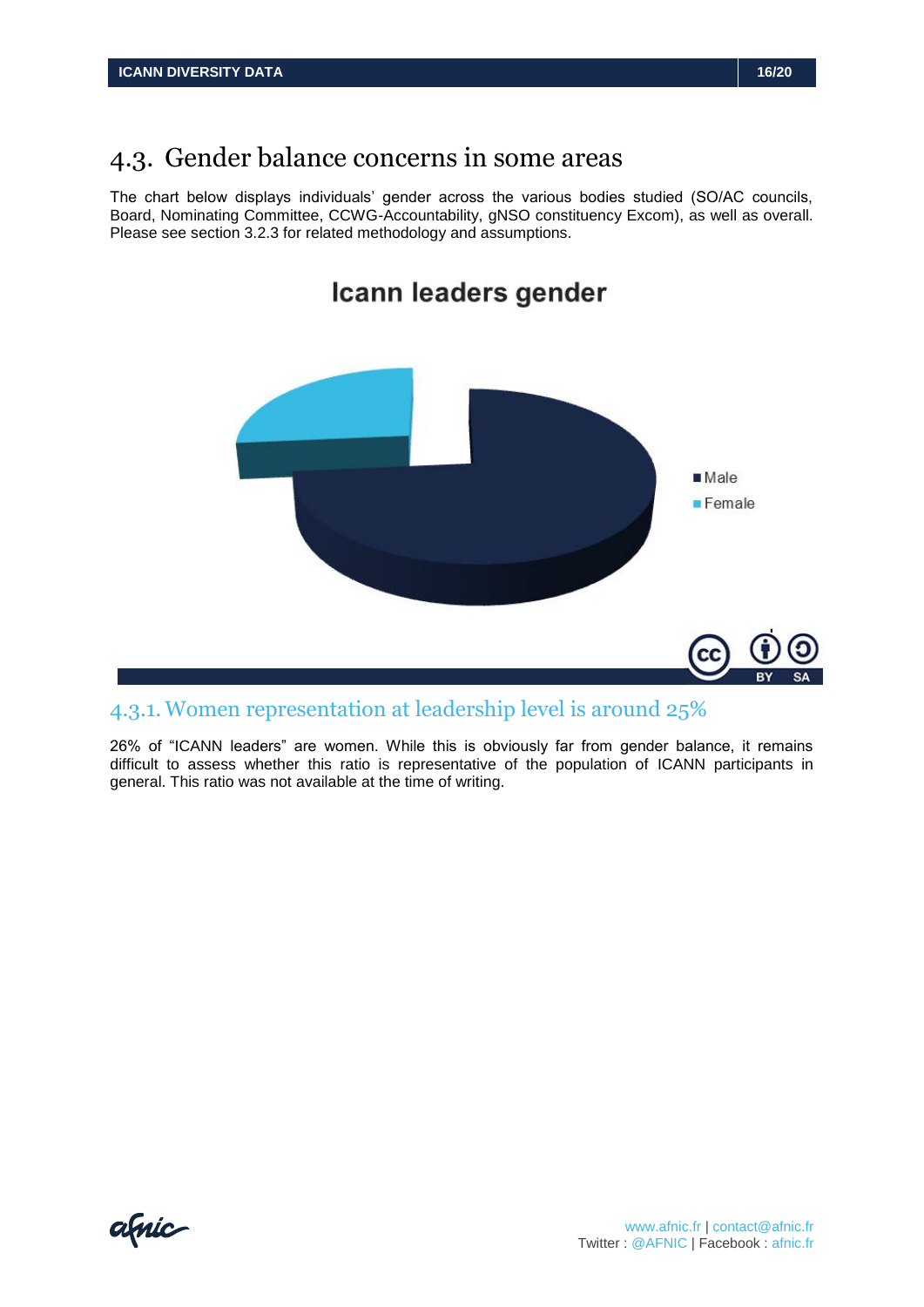

<span id="page-16-0"></span>4.3.2.Some organizations within ICANN achieve a reasonable level of gender balance

The ccNSO council, gNSO council, GAC chair and vice-chairs, as well as the CCWG-Accountability members, include around 40% of women in their ranks. In the absence of any Bylaw requirement, it would be useful to understand whether this is a consequence of how these communities are represented at ICANN, of awareness and attention to this issue, or of specific policies.

#### <span id="page-16-1"></span>4.3.3.Women are under-represented in the most technical parts of ICANN

Only one woman in RSSAC out of 12, 4 out of 30 within SSAC and 3 out of 15 in ASO : women representation in the most "technical" communities in ICANN remain even lower than in the rest of ICANN.

The fact that many of these representatives are drawn from a pool of technical experts, amongst which women remain rare, may explain this situation, at least partly. Still, the situation can hardly be found satisfactory. Technical community stakeholders have started to address this issue, with some positive developments in gender distribution of IETF leadership in recent years.

#### <span id="page-16-2"></span>4.3.4.Unexplained imbalance within the Nomcom and Board

It is hard to find a reason for the very limited women representation within the ICANN Board (4 out of 16) and Nomcom (2 out of 20). While the Board gender balance is similar to the "ICANN leaders" community balance, one would think that the NomCom (which appoints about half of the Board members) would be in a position to correct this gap. It would be useful to assess whether a this gap is related to the gender imbalance in the Nominating Committee.

afnic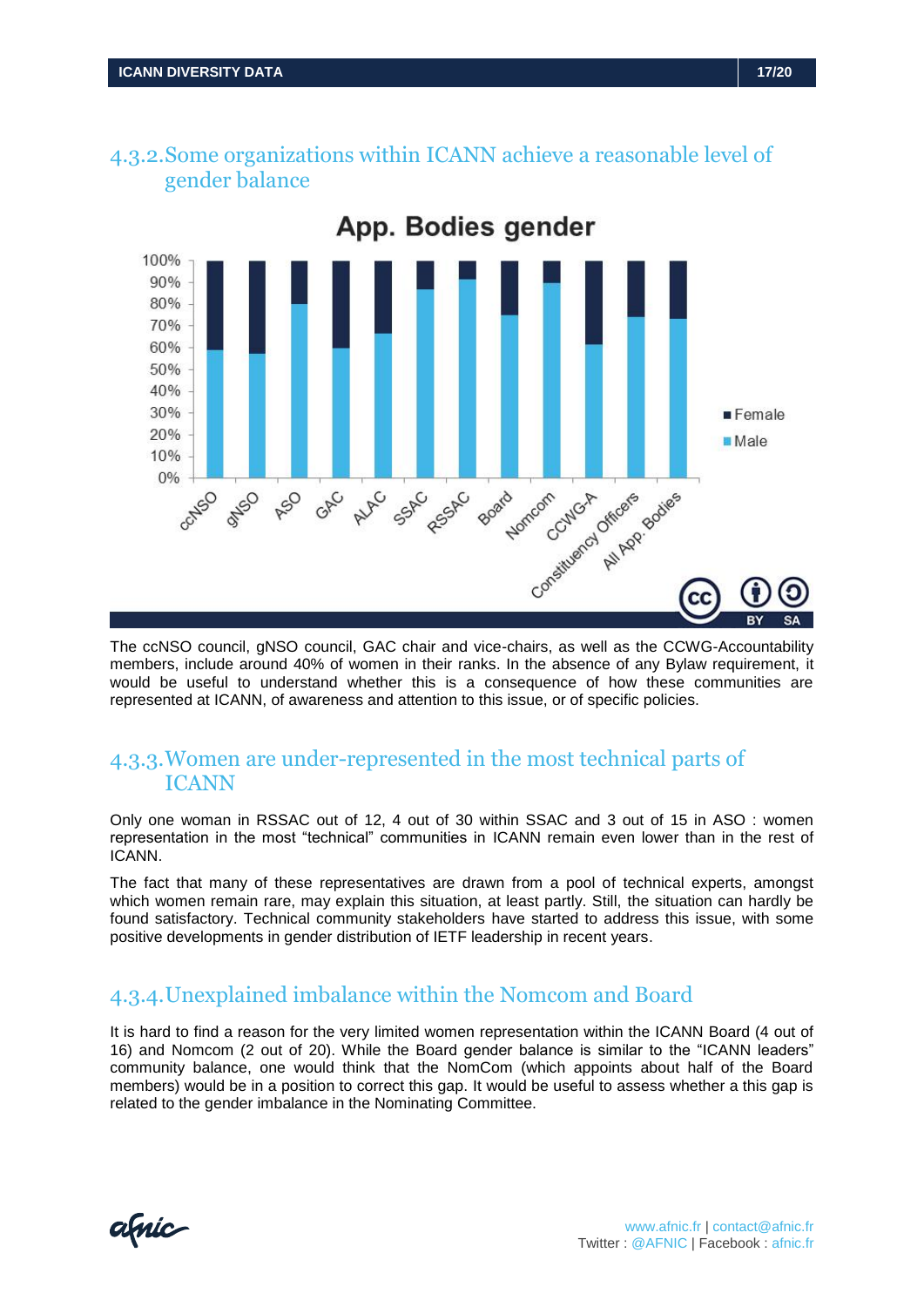### <span id="page-17-0"></span>4.4. Government and civil society participation remains limited

The chart below displays which stakeholder group or sector of "ICANN leaders" across the various bodies studied (SO/AC councils, Board, Nominating Committee, CCWG-Accountability, gNSO constituency Excom), as well as overall.

As mentioned in the methodology section, this data may be subject to caution on an individual basis, so readers are encouraged to refrain jumping to conclusions until further analysis. Please see section 3.2.5 for a more detailed description methodology and assumptions.



### **App. Bodies Sector**

Across the ample population of 190 "ICANN leaders", the business sector and academic / technical community are most prominently represented. They represent about 80% of the individuals in the study. On the other hand, Civil Society and Government represent only 10% each approximately.

These statistics should however be taken with caution because some underlying factors heavily influence this outcome such as :

- The GAC "leadership" is the smallest group of the sample (5 individuals)
- SSAC (30) and RSSAC (15) are, in contrast, large groups with strong academic and business presence
- Most ICANN bodies are designed to represent a category of stakeholders : as a consequence, the multistakeholder aspect is designed to be achieved globally, not necessarily within each SO or AC.
- The ICANN Board and CCWG-Accountability are the subgroups where a slightly better balance is achieved. It is worth noting that this is achieved by design (Charter or Bylaws).
- The structure of the gNSO in two party houses explains the strong business presence.

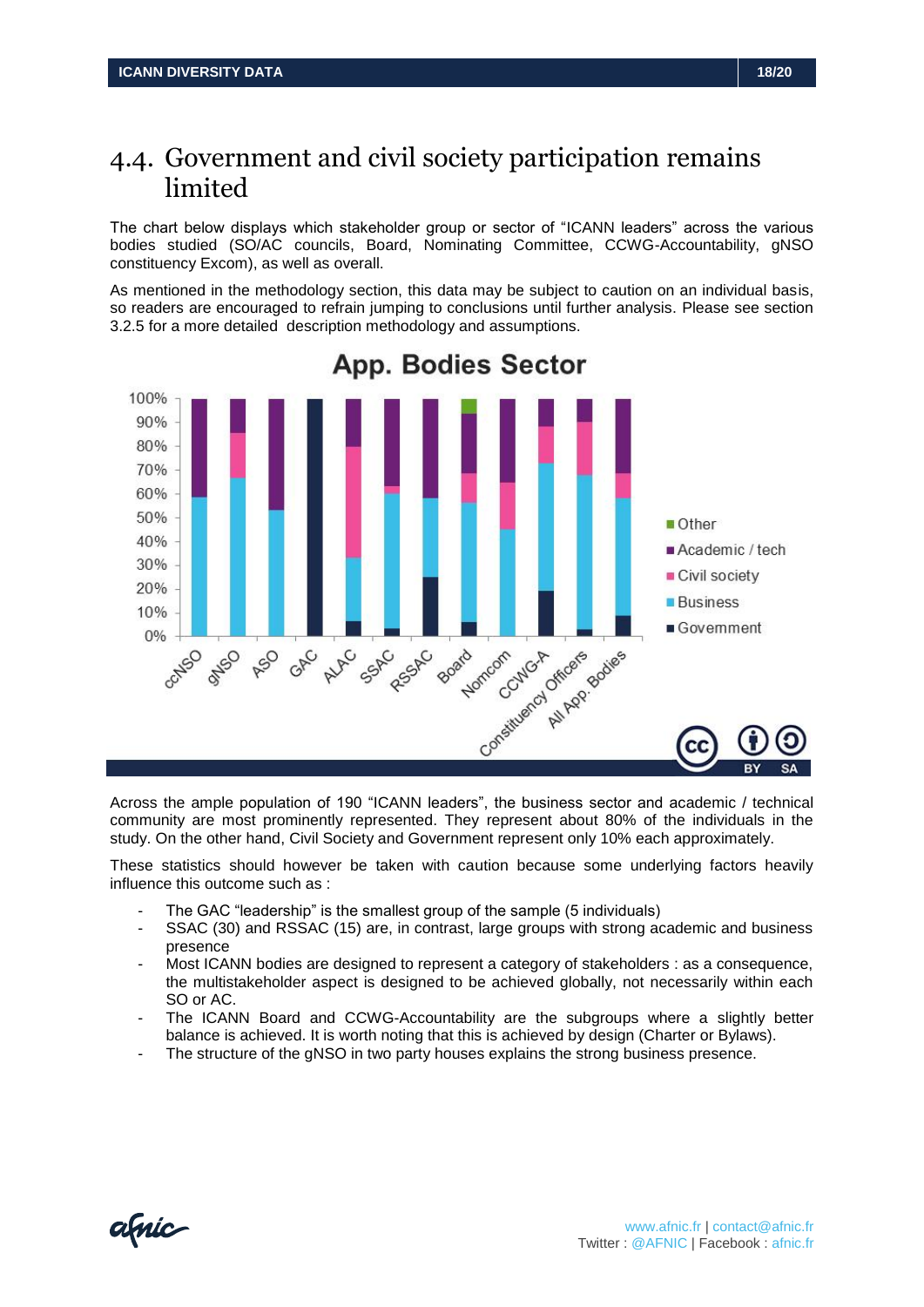### <span id="page-18-0"></span>5. Next steps : improving and expanding the data

This publication is a pilot, an experimental attempt at providing facts and figures about ICANN Diversity. Much remains to be done to provide even more insights. A first step will of course be a review of the assessment on a yearly basis to track progress.

<span id="page-18-1"></span>Beyond that, the main areas of improvement for the study itself are highlighted below.

### 5.1. Expanding the scope to Staff leaders and Review Teams

Staff leaders play a significant role in influencing decisions, recruiting participants and driving the organization's culture. It would be useful to include in the study the "ICANN Global Leaders" or, even better, from Global Leaders to all ICANNVice Presidents within ICANN.

Review Teams and Cross Community Working Groups are also becoming more and more influent within ICANN. Including their membership into the study would be a logical next step.

<span id="page-18-2"></span>Gathering some historical data maybe also useful to draw some tendencies.

### 5.2. Refining definitions and adding extra dimensions

As discussed above, some definitions (especially sector definitions and language related data), would deserve refinements. It would also be useful to be able to analyze in more details the geographic diversity, by investigating on a country by country basis, or by analyzing groups of countries together (such as EU member states, or G77 states…).

One possible way wouldl be to collect two sets of graphs in the language diversity section – one for UN languages and one reflecting the world's most widely spoken languages. Or merge both lists to include the 7 languages presented in this study as well as Hindi, Bengali, Japanese and German.

In addition to these enhancements, additional dimensions would be worth investigating :

- Age of participants
- Type of skills and education (technical, legal, policy…)
- Place of education
- Number of ICANN meetings attended to

Another challenge of such a study is how best to cover cultural diversity. Levels of participation in ICANN from major Asian countries do not reflect their technical maturity and Internet usage e.g. China, Japan, Korea, India. At least for China, Japan, Korea, one could question how much is due to language, but more importantly, how much is due to cultural differences? It is not in some cultures, for instance, to stand up and speak and argue/debate. However, this is very much a part of life at ICANN meetings.

<span id="page-18-3"></span>Suggestions are highly welcome at **[icann-diversity@afnic.fr](mailto:icann-diversity@afnic.fr)**

### 5.3. Considering how to streamline data collection

ICANN currently collects data about participants and leaders in several ways :

- Meeting registration
- Statements of Interest
- Profiles on the ICANN website
- ICANNWiki profiles